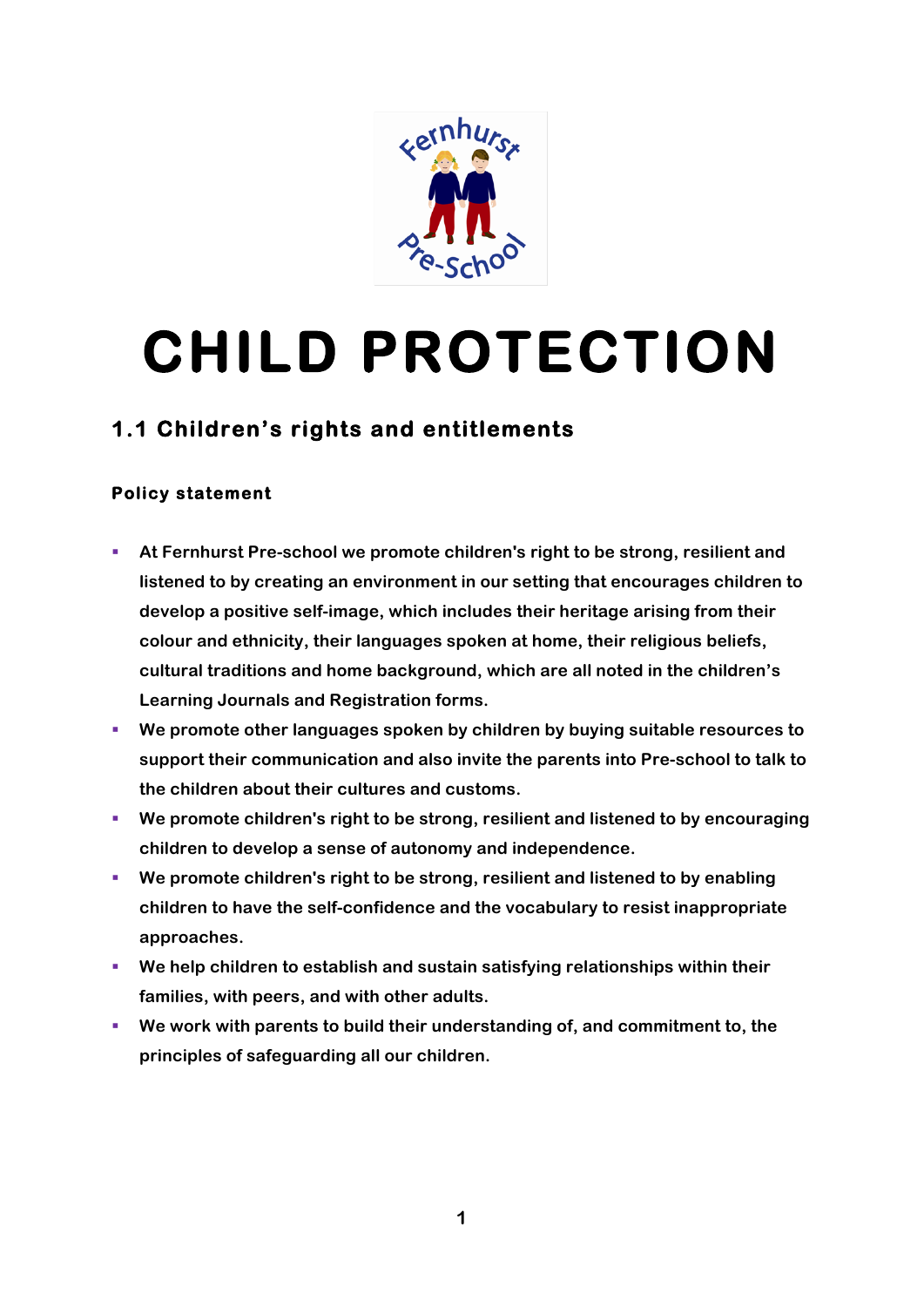## **What it means to promote children's rights and entitlements to be 'strong, resilient and listened to'.**

**To be strong means to be:**

- § **secure in their foremost attachment relationships, where they are loved and cared for by at least one person who is able to offer consistent, positive and unconditional regard and who can be relied on;**
- safe and valued as individuals in their families and in relationships beyond the **family, such as day care or school;**
- self-assured and form a positive sense of themselves including all aspects of **their identity and heritage;**
- § **included equally and belong in our setting and in community life;**
- confident in their own abilities and proud of their achievements;
- § **progressing optimally in all aspects of their development and learning;**
- § **part of a peer group in which they learn to negotiate, develop social skills and an identity as global citizens, respecting the rights of others in a diverse world; and**
- able to represent themselves and participate in aspects of service delivery that **affects them, as well as aspects of key decisions that affect their lives.**

**To be resilient means to:**

- be sure of their self-worth and dignity;
- be able to be assertive and state their needs effectively;
- be able to overcome difficulties and problems;
- be positive in their outlook on life;
- be able to cope with challenge and change;
- have a sense of justice towards themselves and others;
- § **develop a sense of responsibility towards themselves and others; and**
- be able to represent themselves and others in key decision making processes.

**To be listened to means:**

- § **adults who are close to children recognise their need and right to express and communicate their thoughts, feelings and ideas;**
- § **adults who are close to children are able to tune in to their verbal, sign and body language in order to understand and interpret what is being expressed and communicated;**